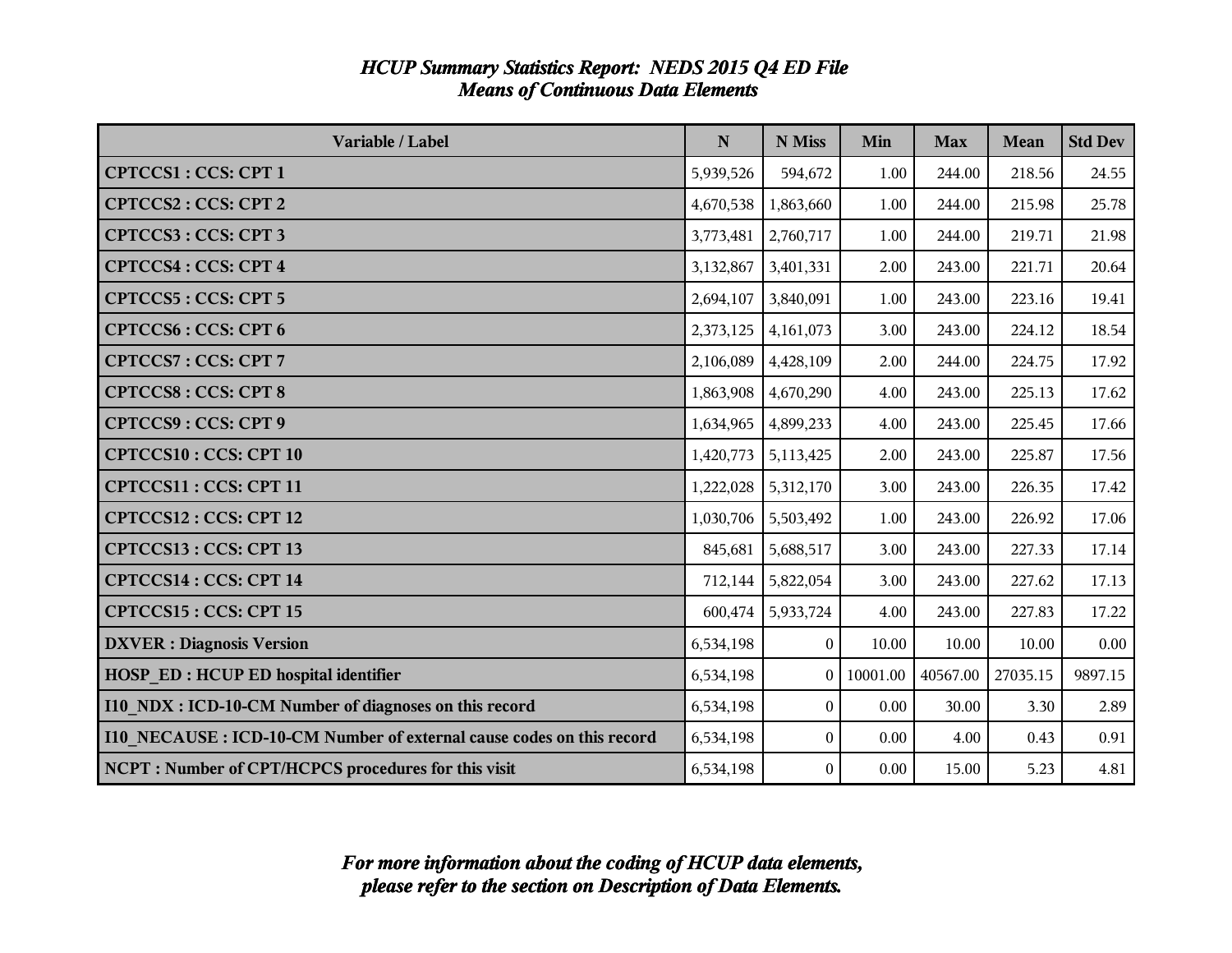| CPT1                                  | Frequency | Percent |
|---------------------------------------|-----------|---------|
| <b>Blank</b>                          | 555,451   | 8.50    |
| Anesthesia                            | 1,010     | 0.02    |
| Other                                 | 63,972    | 0.98    |
| Surgery                               | 507,720   | 7.77    |
| Radiology                             | 868,015   | 13.28   |
| Pathology and Laboratory              | 313,292   | 4.79    |
| Medicine                              | 402,800   | 6.16    |
| <b>Evaluation and Management</b>      | 3,576,560 | 54.74   |
| Transportation                        | 2,669     | 0.04    |
| <b>Medical and Surgical Supplies</b>  | 1,824     | 0.03    |
| Miscellaneous and Experimental        | 12,814    | 0.20    |
| <b>Enteral and Parenteral Therapy</b> | $\leq 10$ | $***$   |
| Dental                                | 13        | 0.00    |
| <b>Durable Medical Equipment</b>      | 76        | 0.00    |
| Temporary Procedures/Services         | 76,331    | 1.17    |
| Drugs (Non-oral)                      | 109,181   | 1.67    |
| <b>Chemotherapy Drugs</b>             | 78        | 0.00    |
| Orthotic                              | 1,690     | 0.03    |
| Prosthetic                            | $\leq 10$ | $* * *$ |
| <b>Temporary Codes</b>                | $\leq$ 10 | $* * *$ |
| <b>Private Payer Codes</b>            | 1,653     | 0.03    |
| <b>Local Codes</b>                    | 209       | 0.00    |
| CPT/HCPCS inconsistent with sex       | 27        | 0.00    |
| Invalid CPT/HCPCS (invl)              | 38,798    | 0.59    |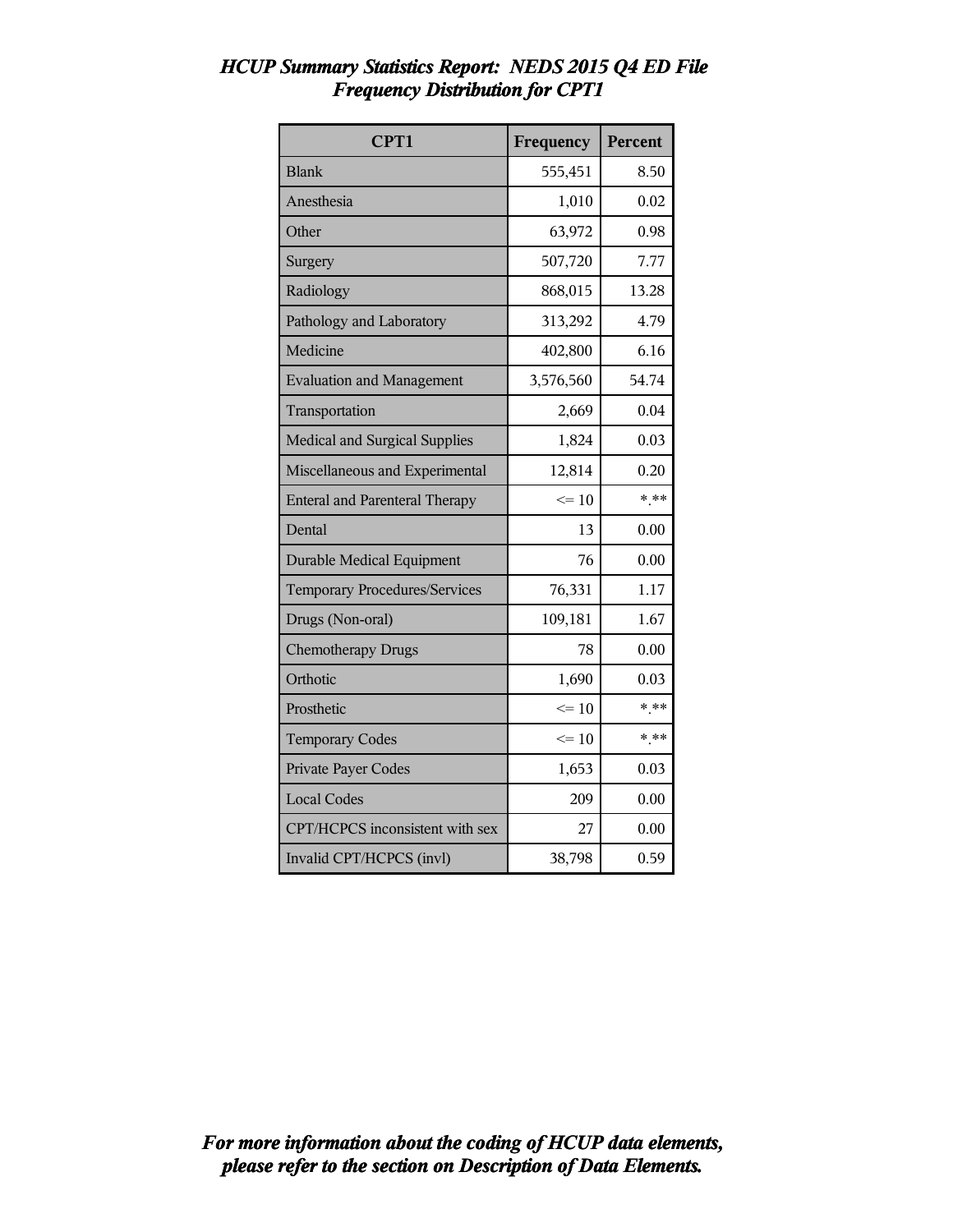| <b>CPTCCS1</b>                                                                | Frequency | Percent |
|-------------------------------------------------------------------------------|-----------|---------|
| $\therefore$ Missing                                                          | 555,847   | 8.51    |
| A: Invalid                                                                    | 38,798    | 0.59    |
| C: Inconsistent                                                               | 27        | 0.00    |
| 1: Incision and excision of CNS                                               | $\leq 10$ | $*$ **  |
| 2: Insertion, replacement, or removal of extracranial ventricular shunt       | 17        | 0.00    |
| 3: Laminectomy, excision intervertebral disc                                  | 100       | 0.00    |
| 4: Diagnostic spinal tap                                                      | 2,133     | 0.03    |
| 5: Insertion of catheter or spinal stimulator and injection into spinal canal | 228       | 0.00    |
| 6: Decompression peripheral nerve                                             | $\leq 10$ | $*$ **  |
| 7: Other diagnostic nervous system procedures                                 | 12        | 0.00    |
| 8: Other non-OR or closed therapeutic nervous system procedures               | 4,436     | 0.07    |
| 9: Other OR therapeutic nervous system procedures                             | 286       | 0.00    |
| 10: Thyroidectomy, partial or complete                                        | $\leq$ 10 | $***$   |
| 11: Diagnostic endocrine procedures                                           | $\leq 10$ | $*$ **  |
| 12: Other therapeutic endocrine procedures                                    | 12        | 0.00    |
| 13: Corneal transplant                                                        | $\leq 10$ | $***$   |
| 14: Glaucoma procedures                                                       | $\leq$ 10 | $*$ **  |
| 15: Lens and cataract procedures                                              | 17        | 0.00    |
| 16: Repair of retinal tear, detachment                                        | 54        | 0.00    |
| 17: Destruction of lesion of retina and choroid                               | $\leq 10$ | * **    |
| 18: Diagnostic procedures on eye                                              | $\leq$ 10 | $***$   |
| 19: Other therapeutic procedures on eyelids, conjunctiva, cornea              | 605       | 0.01    |
| 20: Other intraocular therapeutic procedures                                  | 53        | 0.00    |
| 21: Other extraocular muscle and orbit therapeutic procedures                 | $\leq 10$ | $* * *$ |
| 22: Tympanoplasty                                                             | $\leq 10$ | * **    |
| 23: Myringotomy                                                               | $\leq 10$ | * **    |
| 24: Mastoidectomy                                                             | $\leq 10$ | $* * *$ |
| 25: Diagnostic procedures on ear                                              | $\leq 10$ | $***$   |
| 26: Other therapeutic ear procedures                                          | 1,121     | 0.02    |
| 27: Control of epistaxis                                                      | 3,529     | 0.05    |
| 28: Plastic procedures on nose                                                | $\leq 10$ | $***$   |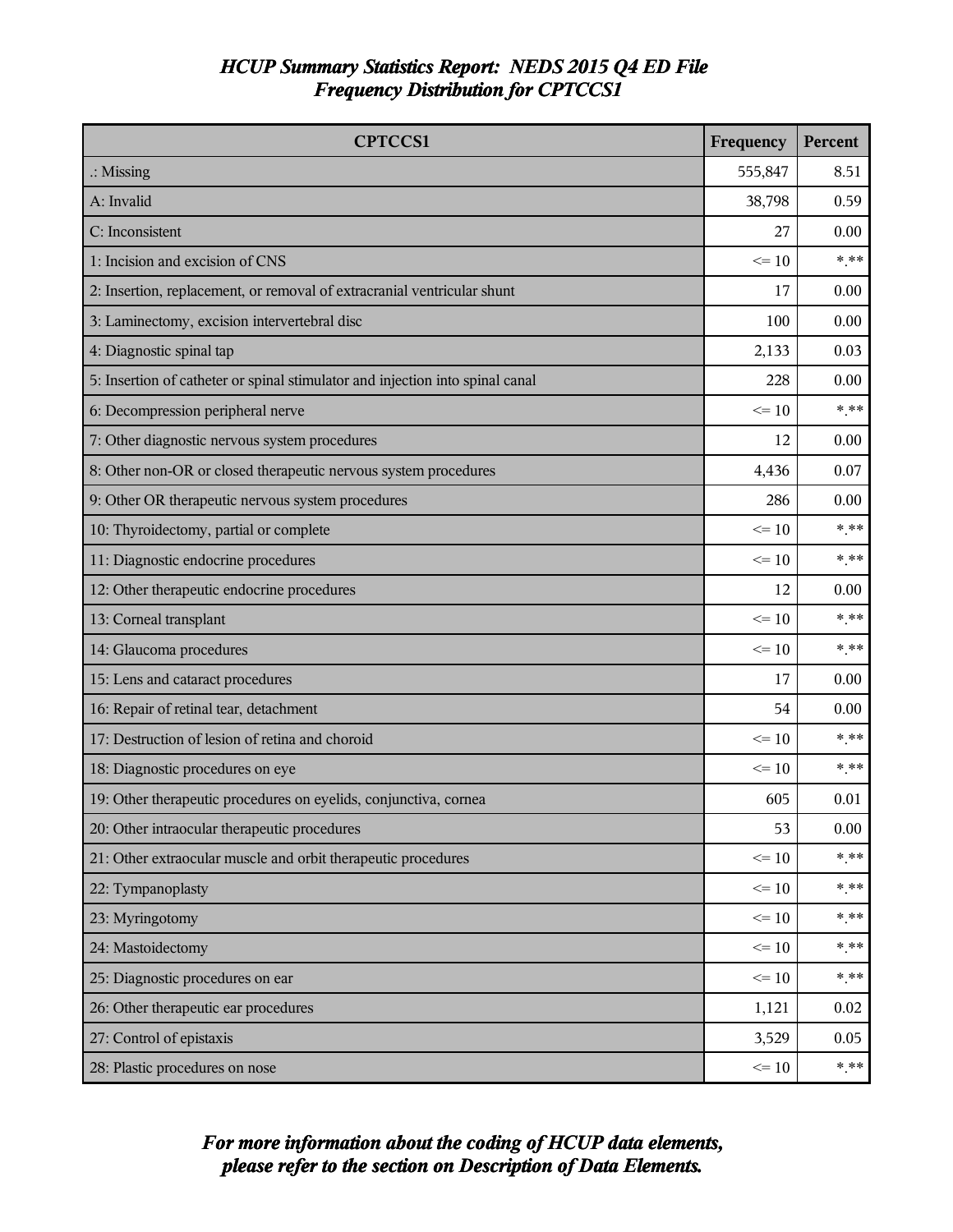| <b>CPTCCS1</b>                                                                                       | Frequency | Percent |
|------------------------------------------------------------------------------------------------------|-----------|---------|
| 29: Oral and Dental Services                                                                         | 1,103     | 0.02    |
| 30: Tonsillectomy and/or adenoidectomy                                                               | 38        | 0.00    |
| 31: Diagnostic procedures on nose, mouth and pharynx                                                 | 147       | 0.00    |
| 32: Other non-OR therapeutic procedures on nose, mouth and pharynx                                   | 346       | 0.01    |
| 33: Other OR therapeutic procedures on nose, mouth and pharynx                                       | 975       | 0.01    |
| 34: Tracheostomy, temporary and permanent                                                            | 15        | 0.00    |
| 35: Tracheoscopy and laryngoscopy with biopsy                                                        | 183       | 0.00    |
| 37: Diagnostic bronchoscopy and biopsy of bronchus                                                   | 104       | 0.00    |
| 38: Other diagnostic procedures on lung and bronchus                                                 | 210       | 0.00    |
| 39: Incision of pleura, thoracentesis, chest drainage                                                | 652       | 0.01    |
| 40: Other diagnostic procedures of respiratory tract and mediastinum                                 | $\leq$ 10 | $***$   |
| 41: Other non-OR therapeutic procedures on respiratory system                                        | 163       | 0.00    |
| 42: Other OR therapeutic procedures on respiratory system                                            | 668       | 0.01    |
| 43: Heart valve procedures                                                                           | $\leq 10$ | $*$ **  |
| 45: Percutaneous transluminal coronary angioplasty (PTCA)                                            | 596       | 0.01    |
| 46: Coronary thrombolysis                                                                            | $\leq 10$ | $***$   |
| 47: Diagnostic cardiac catheterization, coronary arteriography                                       | 3,862     | 0.06    |
| 48: Insertion, revision, replacement, removal of cardiac pacemaker or cardioverter/defibrillator     | 187       | 0.00    |
| 49: Other OR heart procedures                                                                        | 25        | 0.00    |
| 50: Extracorporeal circulation auxiliary to open heart procedures                                    | $\leq 10$ | * **    |
| 51: Endarterectomy, vessel of head and neck                                                          | $\leq$ 10 | $***$   |
| 52: Aortic resection, replacement or anastomosis                                                     | $\leq 10$ | $*$ **  |
| 53: Varicose vein stripping, lower limb                                                              | $\leq 10$ | $* * *$ |
| 54: Other vascular catheterization, not heart                                                        | 8,231     | 0.13    |
| 55: Peripheral vascular bypass                                                                       | $\leq 10$ | * **    |
| 56: Other vascular bypass and shunt, not heart                                                       | $\leq 10$ | $***$   |
| 57: Creation, revision and removal of arteriovenous fistula or vessel-to-vessel cannula for dialysis | 74        | 0.00    |
| 58: Hemodialysis                                                                                     | 706       | 0.01    |
| 59: Other OR procedures on vessels of head and neck                                                  | 14        | 0.00    |
| 60: Embolectomy and endarterectomy of lower limbs                                                    | $\leq 10$ | $*$ **  |
| 61: Other OR procedures on vessels other than head and neck                                          | 372       | 0.01    |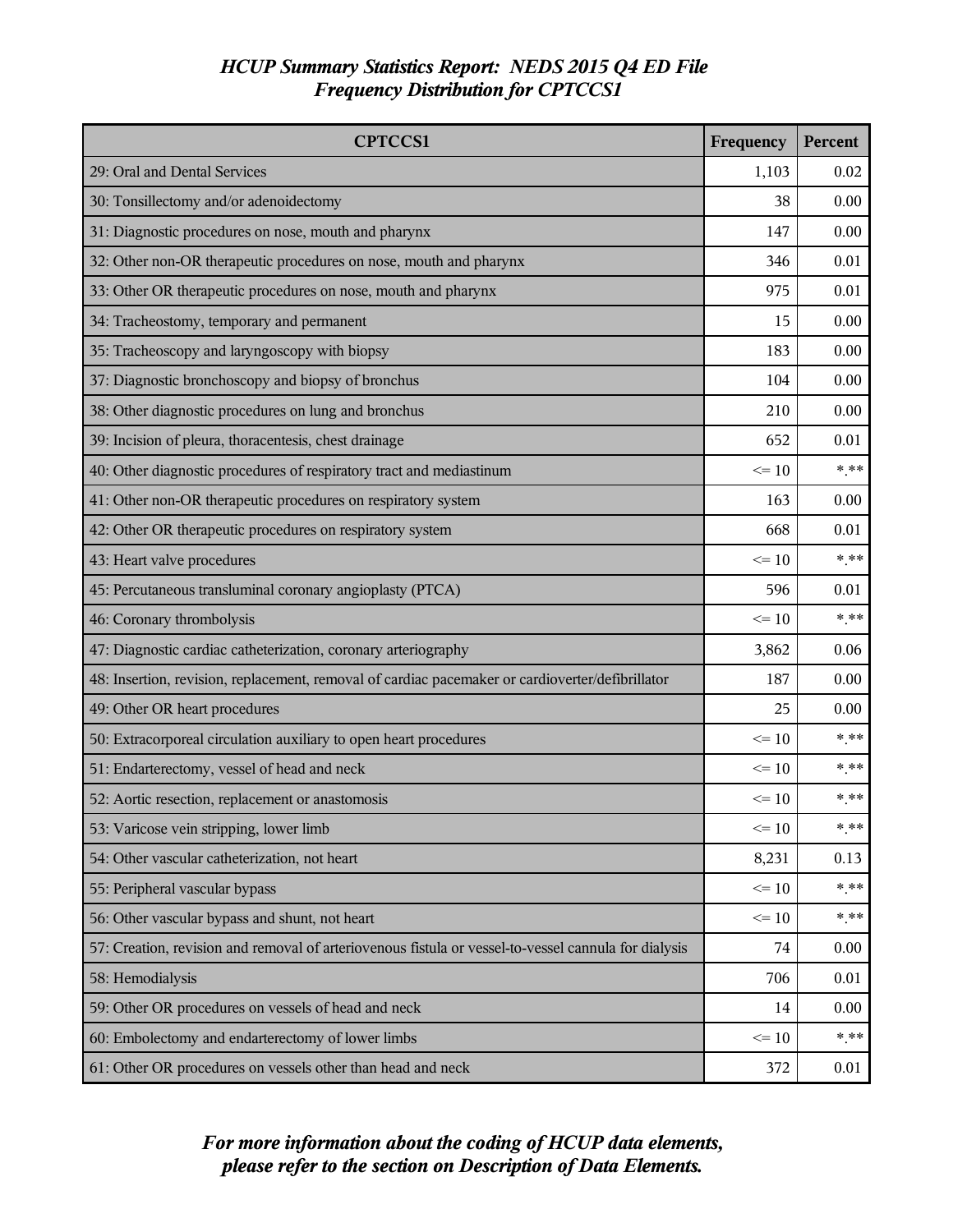| <b>CPTCCS1</b>                                               | Frequency | Percent |
|--------------------------------------------------------------|-----------|---------|
| 62: Other diagnostic cardiovascular procedures               | 117       | 0.00    |
| 63: Other non-OR therapeutic cardiovascular procedures       | 4,143     | 0.06    |
| 64: Bone marrow transplant                                   | $\leq 10$ | $*$ **  |
| 65: Bone marrow biopsy                                       | 21        | 0.00    |
| 67: Other therapeutic procedures, hemic and lymphatic system | 88        | 0.00    |
| 68: Injection or ligation of esophageal varices              | 16        | 0.00    |
| 69: Esophageal dilatation                                    | 169       | 0.00    |
| 70: Upper gastrointestinal endoscopy, biopsy                 | 3,969     | 0.06    |
| 71: Gastrostomy, temporary and permanent                     | 1,749     | 0.03    |
| 72: Colostomy, temporary and permanent                       | $\leq 10$ | $* * *$ |
| 73: Ileostomy and other enterostomy                          | 73        | 0.00    |
| 75: Small bowel resection                                    | $\leq 10$ | $***$   |
| 76: Colonoscopy and biopsy                                   | 763       | 0.01    |
| 77: Proctoscopy and anorectal biopsy                         | 249       | 0.00    |
| 78: Colorectal resection                                     | $\leq 10$ | $* * *$ |
| 80: Appendectomy                                             | 5,575     | 0.09    |
| 81: Hemorrhoid procedures                                    | 338       | 0.01    |
| 82: Endoscopic retrograde cannulation of pancreas (ERCP)     | 164       | 0.00    |
| 83: Biopsy of liver                                          | 28        | 0.00    |
| 84: Cholecystectomy and common duct exploration              | 2,560     | 0.04    |
| 85: Inguinal and femoral hernia repair                       | 225       | 0.00    |
| 86: Other hernia repair                                      | 240       | 0.00    |
| 87: Laparoscopy                                              | 178       | 0.00    |
| 88: Abdominal paracentesis                                   | 1,333     | 0.02    |
| 89: Exploratory laparotomy                                   | $\leq 10$ | $***$   |
| 90: Excision, lysis peritoneal adhesions                     | $\leq 10$ | $***$   |
| 91: Peritoneal dialysis                                      | 16        | 0.00    |
| 93: Other non-OR upper GI therapeutic procedures             | 27        | 0.00    |
| 94: Other OR upper GI therapeutic procedures                 | 45        | 0.00    |
| 95: Other non-OR lower GI therapeutic procedures             | $\leq 10$ | $***$   |
| 96: Other OR lower GI therapeutic procedures                 | 952       | 0.01    |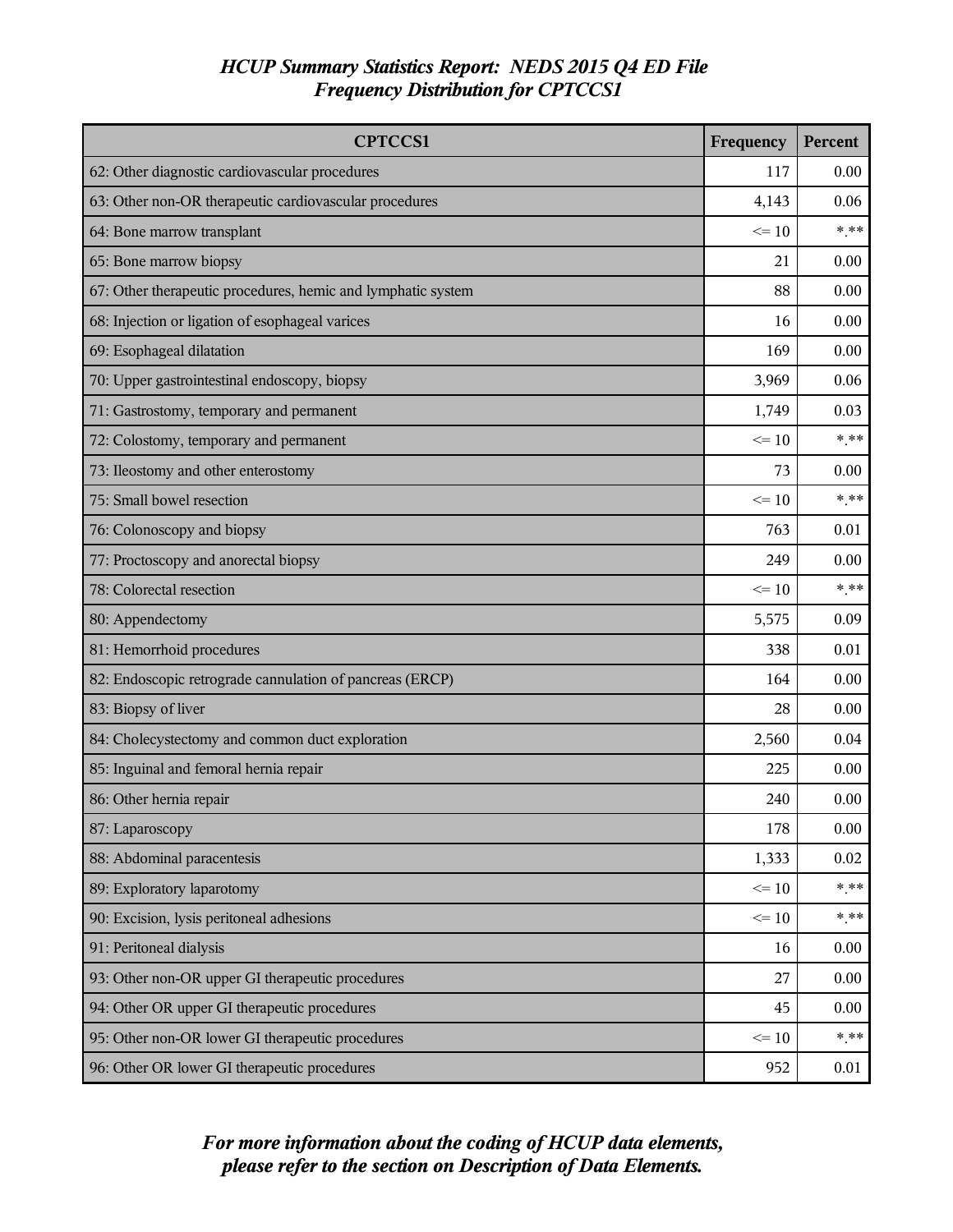| <b>CPTCCS1</b>                                                             | Frequency | Percent |
|----------------------------------------------------------------------------|-----------|---------|
| 97: Other gastrointestinal diagnostic procedures                           | 31        | 0.00    |
| 98: Other non-OR gastrointestinal therapeutic procedures                   | 42        | 0.00    |
| 99: Other OR gastrointestinal therapeutic procedures                       | 135       | 0.00    |
| 100: Endoscopy and endoscopic biopsy of the urinary tract                  | 100       | 0.00    |
| 101: Transurethral excision, drainage, or removal urinary obstruction      | 498       | 0.01    |
| 102: Ureteral catheterization                                              | 897       | 0.01    |
| 103: Nephrotomy and nephrostomy                                            | 14        | 0.00    |
| 106: Genitourinary incontinence procedures                                 | $\leq 10$ | $*$ **  |
| 107: Extracorporeal lithotripsy, urinary                                   | 674       | 0.01    |
| 108: Indwelling catheter                                                   | 8,235     | 0.13    |
| 109: Procedures on the urethra                                             | 60        | 0.00    |
| 110: Other diagnostic procedures of urinary tract                          | 294       | 0.00    |
| 111: Other non-OR therapeutic procedures of urinary tract                  | 450       | 0.01    |
| 112: Other OR therapeutic procedures of urinary tract                      | 149       | 0.00    |
| 113: Transurethral resection of prostate (TURP)                            | 23        | 0.00    |
| 115: Circumcision                                                          | 12        | 0.00    |
| 116: Diagnostic procedures, male genital                                   | 16        | 0.00    |
| 117: Other non-OR therapeutic procedures, male genital                     | 164       | 0.00    |
| 118: Other OR therapeutic procedures, male genital                         | 368       | 0.01    |
| 119: Oophorectomy, unilateral and bilateral                                | 182       | 0.00    |
| 120: Other operations on ovary                                             | $\leq$ 10 | $***$   |
| 121: Ligation of fallopian tubes                                           | $\leq 10$ | $***$   |
| 122: Removal of ectopic pregnancy                                          | 536       | 0.01    |
| 123: Other operations on fallopian tubes                                   | $\leq 10$ | $***$   |
| 124: Hysterectomy, abdominal and vaginal                                   | 28        | 0.00    |
| 125: Other excision of cervix and uterus                                   | 40        | 0.00    |
| 126: Abortion (termination of pregnancy)                                   | $\leq 10$ | $***$   |
| 127: Dilatation and curettage (D&C), aspiration after delivery or abortion | 908       | 0.01    |
| 128: Diagnostic dilatation and curettage (D&C)                             | 94        | 0.00    |
| 129: Repair of cystocele and rectocele, obliteration of vaginal vault      | $\leq 10$ | $***$   |
| 130: Other diagnostic procedures, female organs                            | 121       | 0.00    |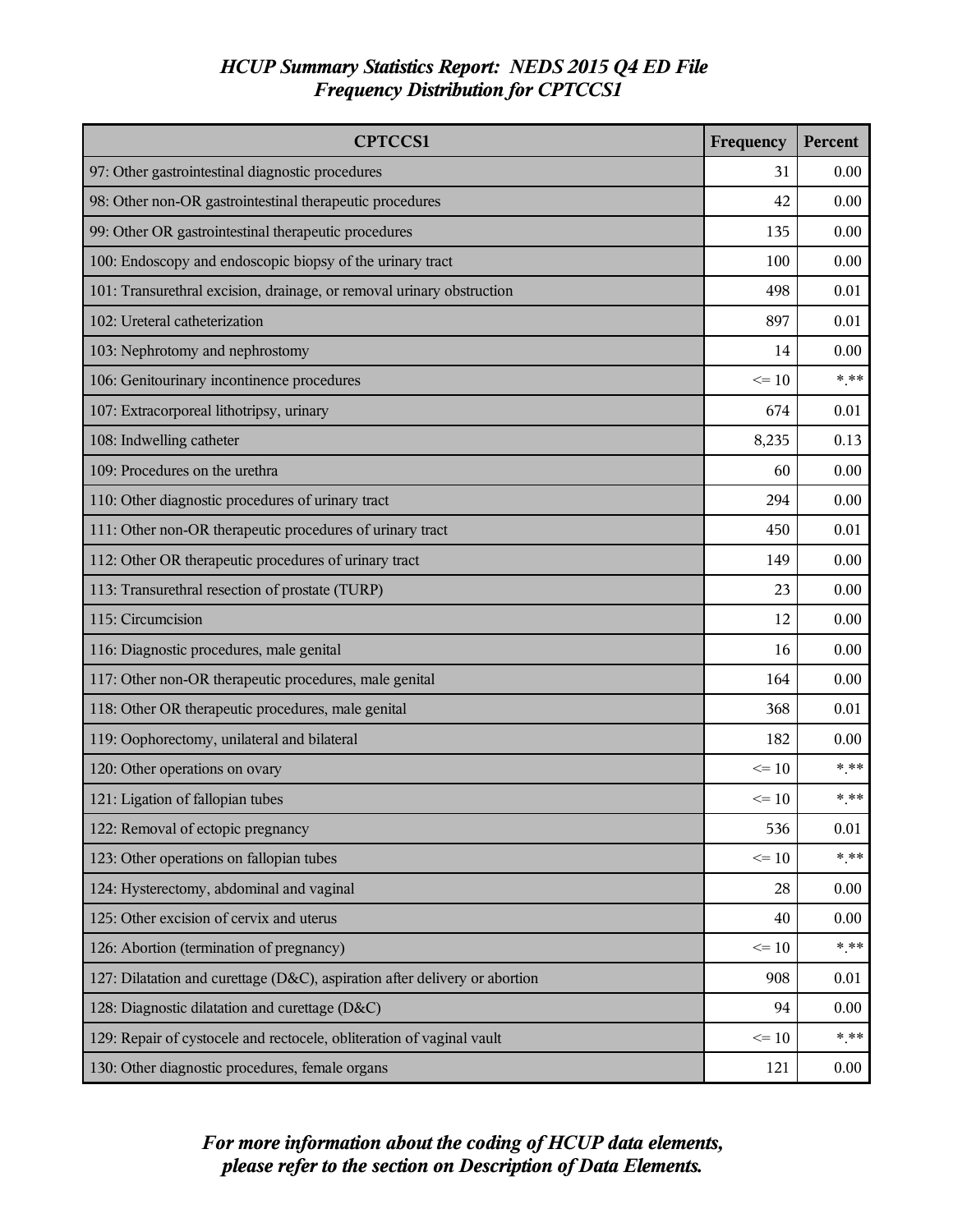| <b>CPTCCS1</b>                                                                       | Frequency | Percent  |
|--------------------------------------------------------------------------------------|-----------|----------|
| 131: Other non-OR therapeutic procedures, female organs                              | 125       | 0.00     |
| 132: Other OR therapeutic procedures, female organs                                  | 1,431     | 0.02     |
| 134: Cesarean section                                                                | $\leq 10$ | $*$ **   |
| 135: Forceps, vacuum, and breech delivery                                            | 18        | 0.00     |
| 137: Other procedures to assist delivery                                             | 30        | 0.00     |
| 139: Fetal monitoring                                                                | 3,905     | 0.06     |
| 140: Repair of current obstetric laceration                                          | $\leq 10$ | $***$    |
| 141: Other therapeutic obstetrical procedures                                        | 20        | 0.00     |
| 142: Partial excision bone                                                           | 18        | 0.00     |
| 143: Bunionectomy or repair of toe deformities                                       | $\leq 10$ | $* * *$  |
| 144: Treatment, facial fracture or dislocation                                       | 388       | 0.01     |
| 145: Treatment, fracture or dislocation of radius and ulna                           | 5,650     | 0.09     |
| 146: Treatment, fracture or dislocation of hip and femur                             | 836       | 0.01     |
| 147: Treatment, fracture or dislocation of lower extremity (other than hip or femur) | 2,170     | 0.03     |
| 148: Other fracture and dislocation procedure                                        | 5,724     | 0.09     |
| 149: Arthroscopy                                                                     | $\leq$ 10 | $***$    |
| 150: Division of joint capsule, ligament or cartilage                                | $\leq$ 10 | $***$    |
| 151: Excision of semilunar cartilage of knee                                         | 22        | 0.00     |
| 152: Arthroplasty knee                                                               | $\leq 10$ | $***$    |
| 153: Hip replacement, total and partial                                              | $\leq 10$ | $***$    |
| 154: Arthroplasty other than hip or knee                                             | $\leq$ 10 | $***$    |
| 155: Arthrocentesis                                                                  | 1,473     | 0.02     |
| 156: Injections and aspirations of muscles, tendons, bursa, joints and soft tissue   | 402       | $0.01\,$ |
| 157: Amputation of lower extremity                                                   | 21        | 0.00     |
| 158: Spinal fusion                                                                   | $\leq 10$ | $***$    |
| 159: Other diagnostic procedures on musculoskeletal system                           | 33        | 0.00     |
| 160: Other therapeutic procedures on muscles and tendons                             | 567       | 0.01     |
| 161: Other OR therapeutic procedures on bone                                         | 75        | 0.00     |
| 162: Other OR therapeutic procedures on joints                                       | 80        | 0.00     |
| 163: Other non-OR therapeutic procedures on musculoskeletal system                   | 52        | 0.00     |
| 164: Other OR therapeutic procedures on musculoskeletal system                       | 359       | 0.01     |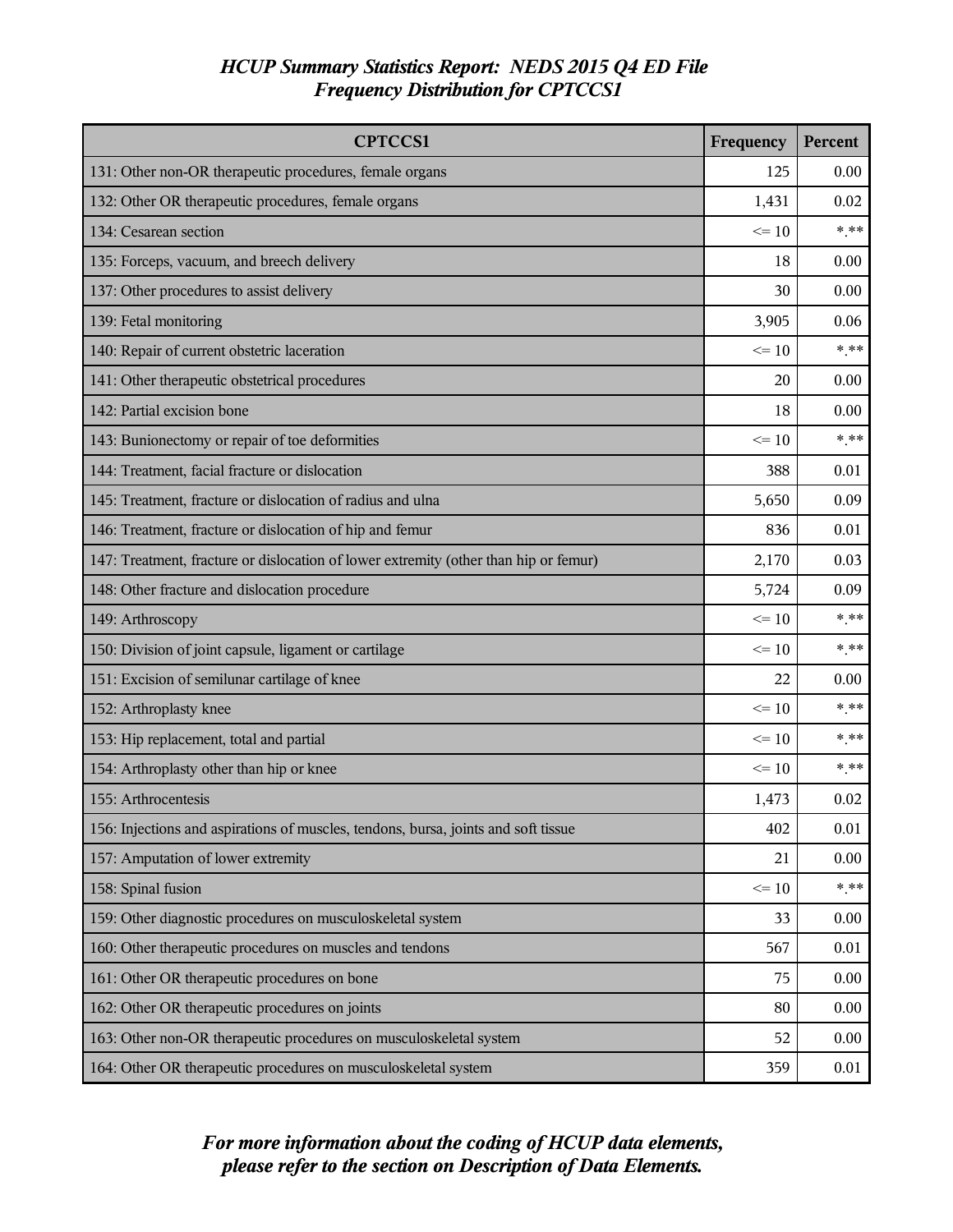| <b>CPTCCS1</b>                                                    | Frequency | Percent |
|-------------------------------------------------------------------|-----------|---------|
| 165: Breast biopsy and other diagnostic procedures on breast      | 27        | 0.00    |
| 166: Lumpectomy, quadrantectomy of breast                         | 23        | 0.00    |
| 167: Mastectomy                                                   | $\leq 10$ | $***$   |
| 168: Incision and drainage, skin and subcutaneous tissue          | 22,927    | 0.35    |
| 169: Debridement of wound, infection or burn                      | 3,107     | 0.05    |
| 170: Excision of skin lesion                                      | 978       | 0.01    |
| 171: Suture of skin and subcutaneous tissue                       | 76,144    | 1.17    |
| 172: Skin graft                                                   | 182       | 0.00    |
| 173: Other diagnostic procedures on skin and subcutaneous tissue  | 194       | 0.00    |
| 174: Other non-OR therapeutic procedures on skin and breast       | 4,338     | 0.07    |
| 175: Other OR therapeutic procedures on skin and breast           | 1,048     | 0.02    |
| 176: Other organ transplantation                                  | 29        | 0.00    |
| 177: Computerized axial tomography (CT) scan head                 | 163,819   | 2.51    |
| 178: CT scan chest                                                | 36,854    | 0.56    |
| 179: CT scan abdomen                                              | 210,201   | 3.22    |
| 180: Other CT scan                                                | 59,345    | 0.91    |
| 181: Myelogram                                                    | 18        | 0.00    |
| 182: Mammography                                                  | 35        | 0.00    |
| 183: Routine chest X-ray                                          | 117,835   | 1.80    |
| 184: Intraoperative cholangiogram                                 | $\leq 10$ | $*$ **  |
| 185: Upper gastrointestinal X-ray                                 | 194       | 0.00    |
| 186: Lower gastrointestinal X-ray                                 | 27        | 0.00    |
| 187: Intravenous pyelogram                                        | 17        | 0.00    |
| 189: Contrast aortogram                                           | 240       | 0.00    |
| 190: Contrast arteriogram of femoral and lower extremity arteries | $\leq 10$ | $***$   |
| 191: Arterio- or venogram (not heart and head)                    | 1,466     | 0.02    |
| 192: Diagnostic ultrasound of head and neck                       | 728       | 0.01    |
| 193: Diagnostic ultrasound of heart (echocardiogram)              | 9,572     | 0.15    |
| 195: Diagnostic ultrasound of urinary tract                       | 32        | 0.00    |
| 196: Diagnostic ultrasound of abdomen or retroperitoneum          | 17,509    | 0.27    |
| 197: Other diagnostic ultrasound                                  | 47,630    | 0.73    |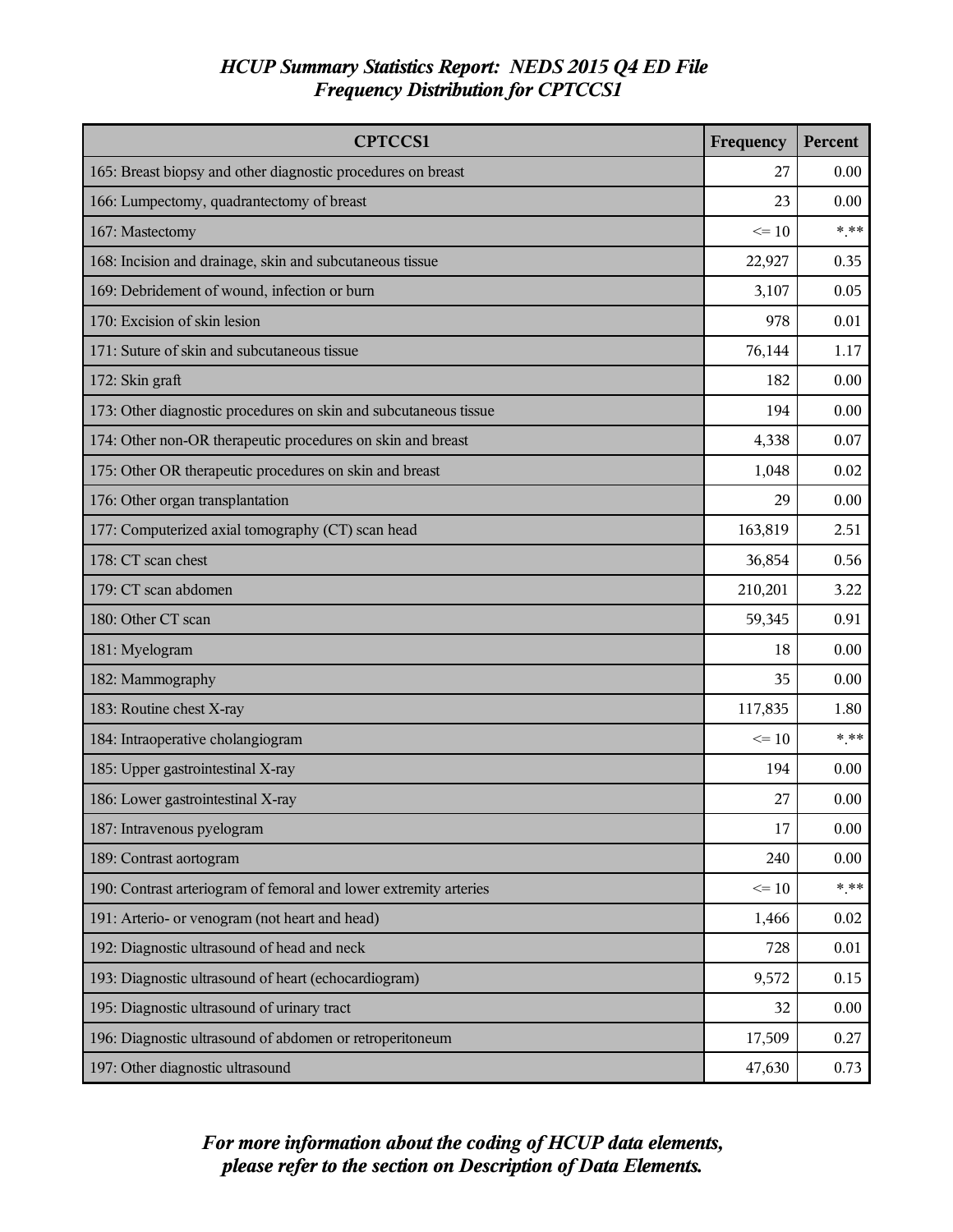| <b>CPTCCS1</b>                                                         | Frequency | Percent |
|------------------------------------------------------------------------|-----------|---------|
| 198: Magnetic resonance imaging                                        | 20,598    | 0.32    |
| 199: Electroencephalogram (EEG)                                        | 692       | 0.01    |
| 200: Nonoperative urinary system measurements                          | 37,099    | 0.57    |
| 201: Cardiac stress tests                                              | 622       | 0.01    |
| 202: Electrocardiogram                                                 | 40,397    | 0.62    |
| 203: Electrographic cardiac monitoring                                 | 303       | 0.00    |
| 204: Swan-Ganz catheterization for monitoring                          | $\leq 10$ | $***$   |
| 205: Arterial blood gases                                              | 431       | 0.01    |
| 206: Microscopic examination (bacterial smear, culture, toxicology)    | 111,977   | 1.71    |
| 207: Radioisotope bone scan                                            | 40        | 0.00    |
| 208: Radioisotope pulmonary scan                                       | 1,475     | 0.02    |
| 209: Radioisotope scan and function studies                            | 13,231    | 0.20    |
| 210: Other radioisotope scan                                           | 23        | 0.00    |
| 211: Therapeutic radiology                                             | 72        | 0.00    |
| 212: Diagnostic physical therapy                                       | 539       | 0.01    |
| 213: Physical therapy exercises, manipulation, and other procedures    | 762       | 0.01    |
| 214: Traction, splints, and other wound care                           | 42,754    | 0.65    |
| 215: Other physical therapy and rehabilitation                         | 417       | 0.01    |
| 216: Respiratory intubation and mechanical ventilation                 | 2,245     | 0.03    |
| 217: Other respiratory therapy                                         | 25,042    | 0.38    |
| 218: Psychological and psychiatric evaluation and therapy              | 4,367     | 0.07    |
| 219: Alcohol and drug rehabilitation/detoxification                    | 437       | 0.01    |
| 220: Ophthalmologic and otologic diagnosis and treatment               | 155       | 0.00    |
| 221: Nasogastric tube                                                  | 140       | 0.00    |
| 222: Blood transfusion                                                 | 2,800     | 0.04    |
| 224: Cancer chemotherapy                                               | 23        | 0.00    |
| 225: Conversion of cardiac rhythm                                      | 35        | 0.00    |
| 226: Other diagnostic radiology and related techniques                 | 203,839   | 3.12    |
| 227: Other diagnostic procedures (interview, evaluation, consultation) | 3,600,213 | 55.10   |
| 228: Prophylactic vaccinations and inoculations                        | 18,449    | 0.28    |
| 229: Nonoperative removal of foreign body                              | 3,899     | 0.06    |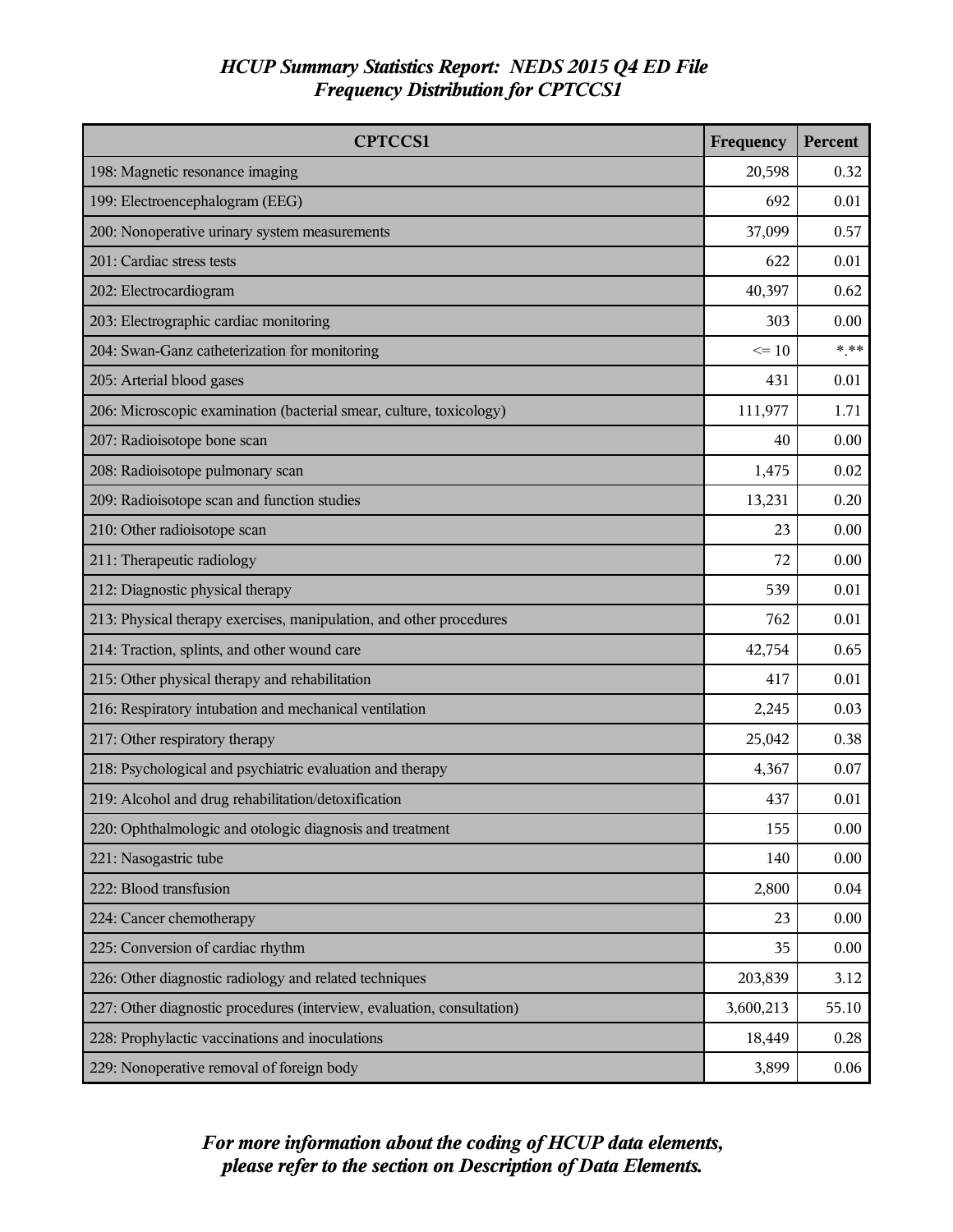| <b>CPTCCS1</b>                                           | Frequency | Percent |
|----------------------------------------------------------|-----------|---------|
| 230: Extracorporeal shock wave, other than urinary       | $\leq$ 10 | $***$   |
| 231: Other therapeutic procedures                        | 521,982   | 7.99    |
| 232: Anesthesia                                          | 1,128     | 0.02    |
| 233: Laboratory - Chemistry and Hematology               | 201,351   | 3.08    |
| 234: Pathology                                           | 368       | 0.01    |
| 235: Other Laboratory                                    | 19,500    | 0.30    |
| 236: Home Health Services                                | $\leq$ 10 | $***$   |
| 237: Ancillary Services                                  | 45,761    | 0.70    |
| 239: Transportation - patient, provider, equipment       | 2,669     | 0.04    |
| 240: Medications (Injections, infusions and other forms) | 118,638   | 1.82    |
| 243: DME and supplies                                    | 28,478    | 0.44    |
| 244: Gastric bypass and volume reduction                 | 43        | 0.00    |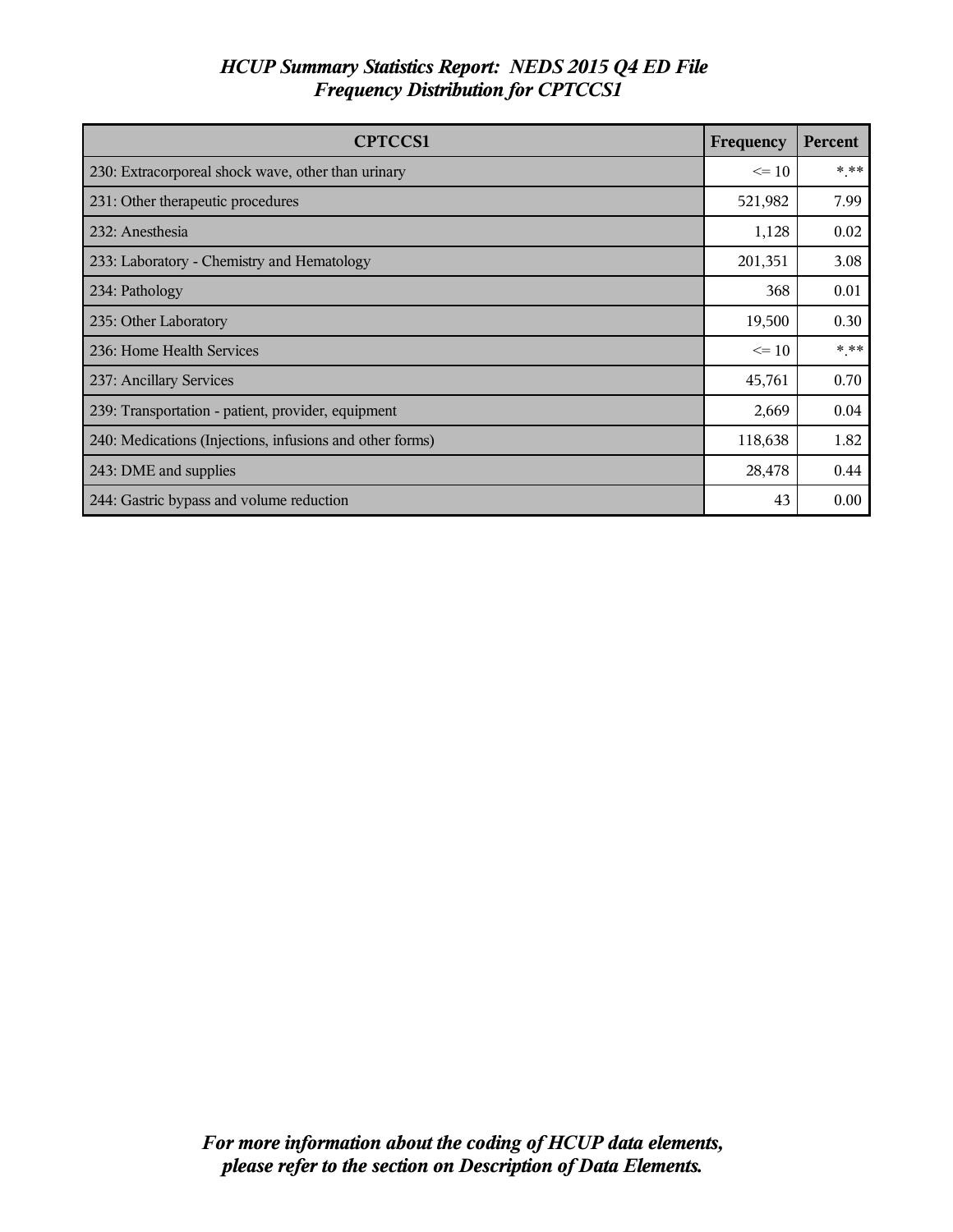| <b>DXVER</b>            | <b>Frequency Percent</b> |        |
|-------------------------|--------------------------|--------|
| 10: ICD-10-CM diagnoses | 6,534,198                | 100.00 |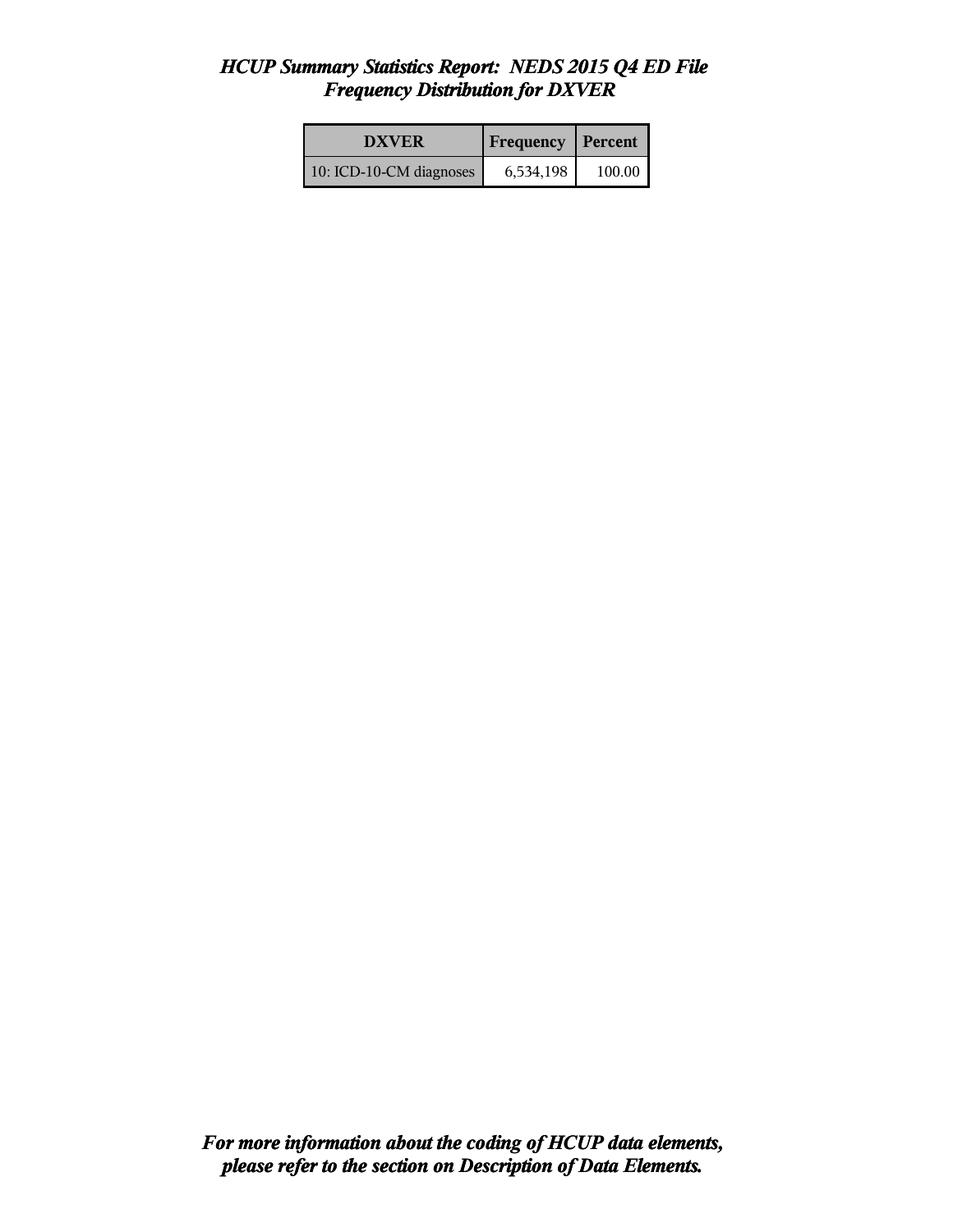| <b>HCUPFILE</b>   Frequency |           | l Percent |
|-----------------------------|-----------|-----------|
| <b>SEDD</b>                 | 6,534,198 | 100.00    |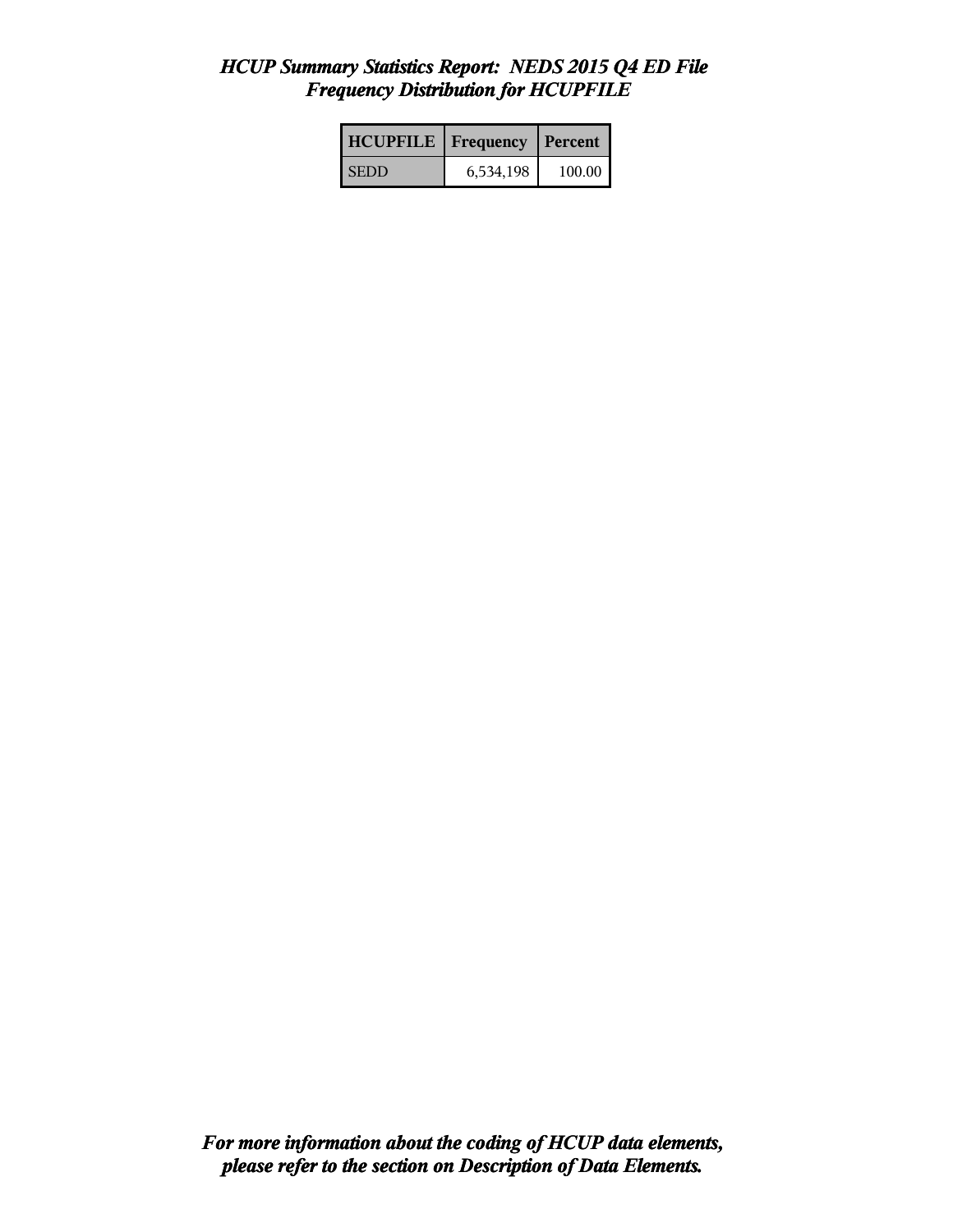| <b>I10 DX1</b>         | Frequency | Percent |
|------------------------|-----------|---------|
| <b>Blank</b>           | 17,627    | 0.27    |
| Valid DX               | 6,512,203 | 99.66   |
| Inconsistent DX (incn) | 86        | 0.00    |
| Invalid DX (invl)      | 4,282     | 0.07    |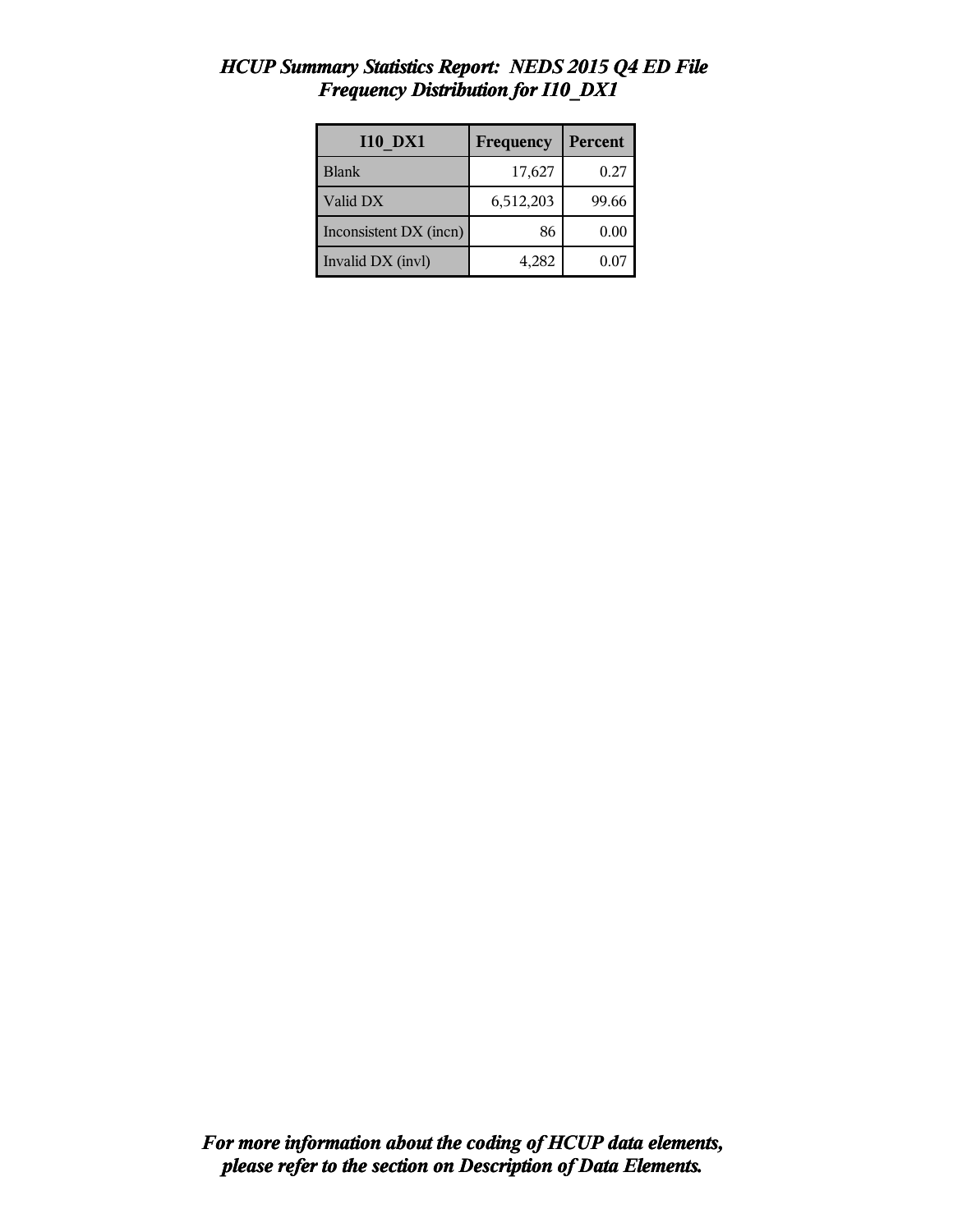| <b>I10 ECAUSE1</b> | Frequency | Percent |
|--------------------|-----------|---------|
| Blank              | 5,064,524 | 77.51   |
| Valid DX           | 1,465,650 | 22.43   |
| Invalid DX (invl)  | 4,024     | 0.06    |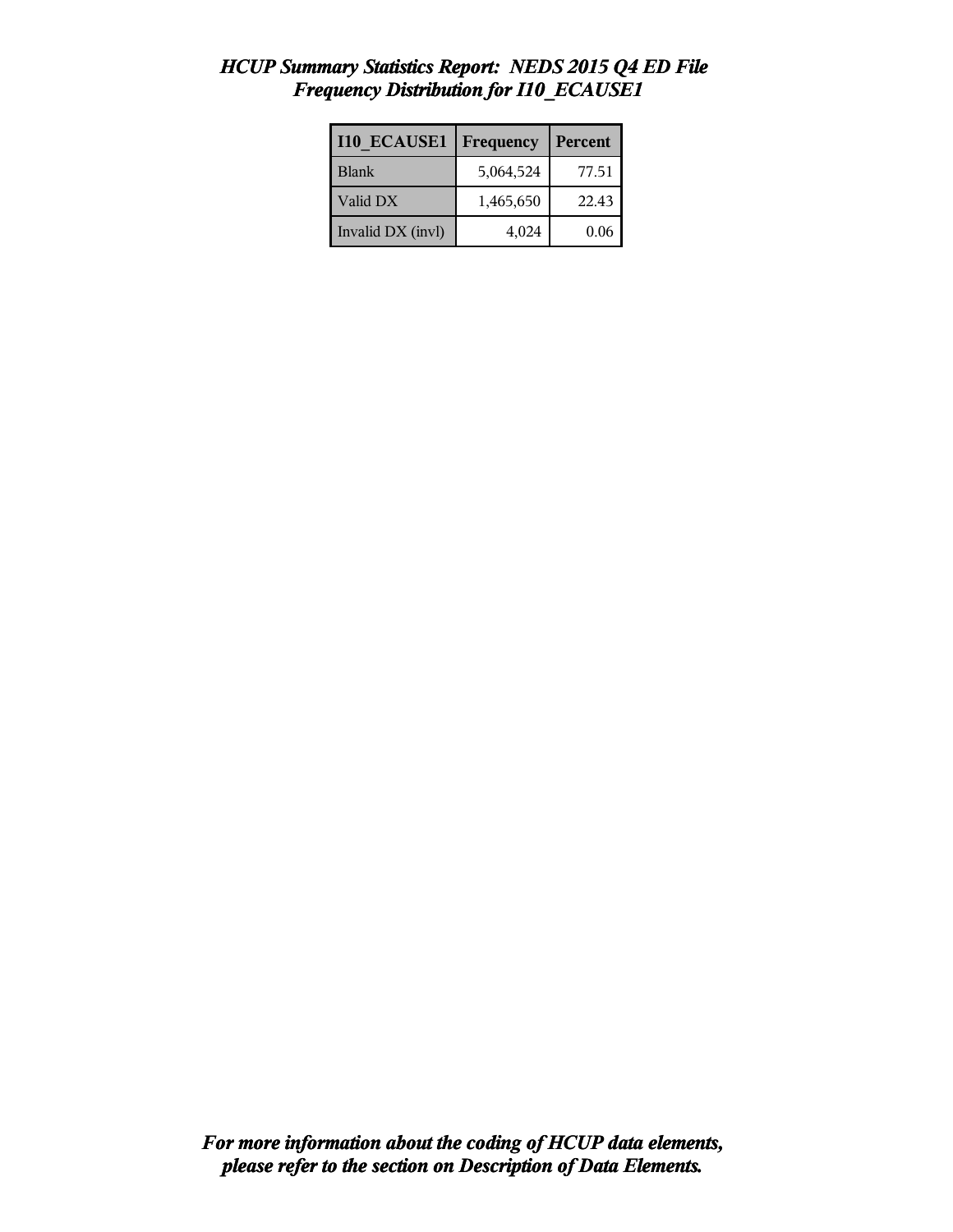| <b>I10 NDX</b> | Frequency | Percent |
|----------------|-----------|---------|
| $\overline{0}$ | 16,130    | 0.25    |
| $\mathbf{1}$   | 1,887,999 | 28.89   |
| $\overline{a}$ | 1,519,400 | 23.25   |
| 3              | 1,015,659 | 15.54   |
| $\overline{4}$ | 652,413   | 9.98    |
| 5              | 426,073   | 6.52    |
| 6              | 288,389   | 4.41    |
| 7              | 197,253   | 3.02    |
| 8              | 139,473   | 2.13    |
| 9              | 102,913   | 1.57    |
| 10             | 90,211    | 1.38    |
| 11             | 49,414    | 0.76    |
| 12             | 36,284    | 0.56    |
| 13             | 27,333    | 0.42    |
| 14             | 20,375    | 0.31    |
| 15             | 17,306    | 0.26    |
| 16             | 11,600    | 0.18    |
| 17             | 8,372     | 0.13    |
| 18             | 7,760     | 0.12    |
| 19             | 4,569     | 0.07    |
| 20             | 3,546     | 0.05    |
| 21             | 2,802     | 0.04    |
| 22             | 2,054     | 0.03    |
| 23             | 1,640     | 0.03    |
| 24             | 1,327     | 0.02    |
| 25             | 3,373     | 0.05    |
| 26             | 159       | 0.00    |
| 27             | 120       | 0.00    |
| 28             | 76        | 0.00    |
| 29             | 62        | 0.00    |
| 30             | 113       | 0.00    |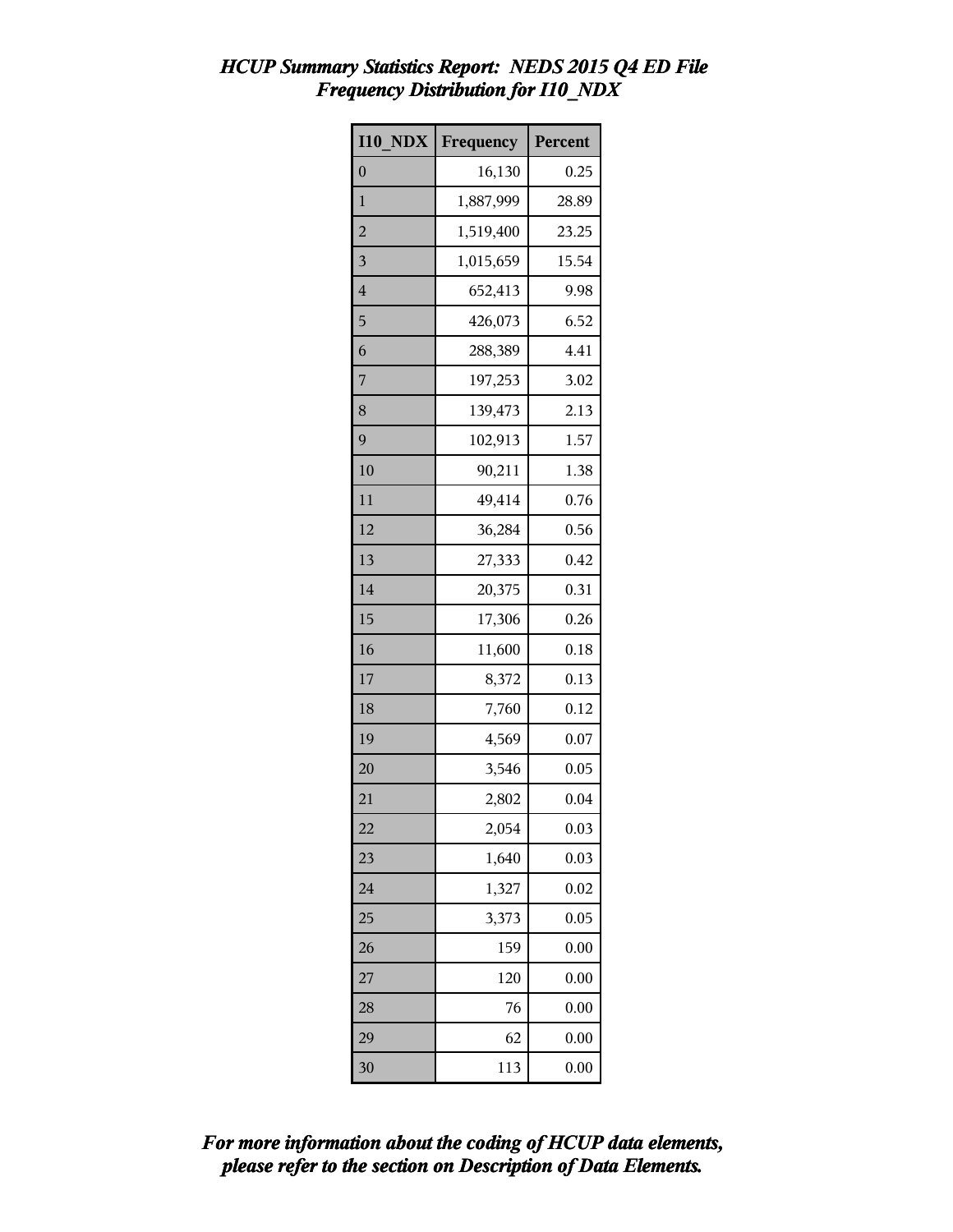| <b>I10 NECAUSE</b> | Frequency | <b>Percent</b> |
|--------------------|-----------|----------------|
|                    | 5,064,524 | 77.51          |
|                    | 621,371   | 9.51           |
| $\mathcal{L}$      | 501,882   | 7.68           |
| $\mathbf{3}$       | 219,536   | 3.36           |
|                    | 126,885   | 1.94           |